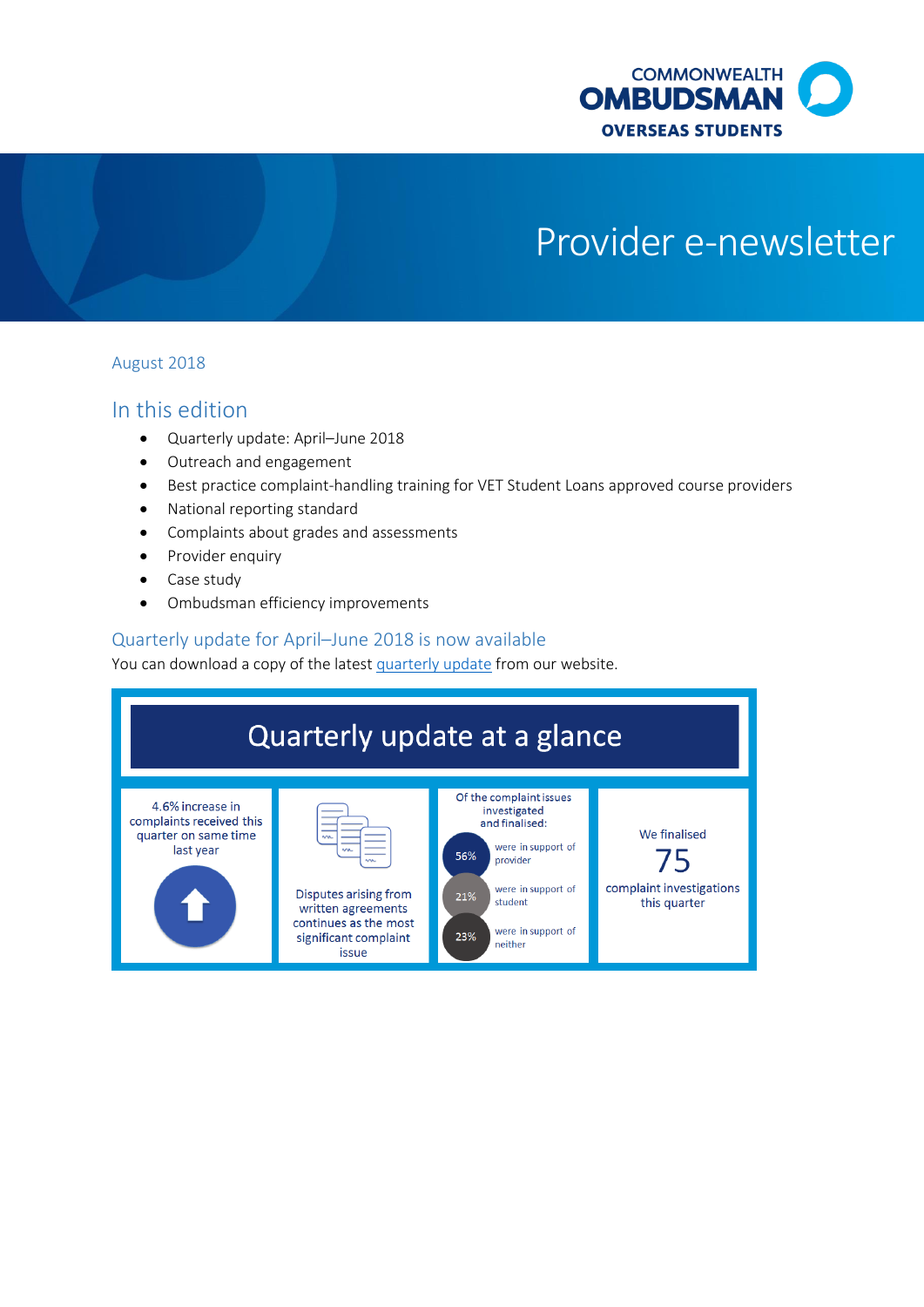## Outreach and engagement



## Council of International Students Australia (CISA)—Annual Conference

On 26 and 27 June this year, a representative from our Office travelled to Cairns to attend and deliver a presentation at the CISA annual conference. Our [presentation](http://www.ombudsman.gov.au/__data/assets/pdf_file/0025/85840/Overseas-Students-Ombudsman-presentation-to-CISA-June-2018.pdf) was on the protections of the National Code as they apply to international students. With the help of student volunteers, we also facilitated a role play about common complaint scenarios and discussed some case studies with the student audience.

We are always looking for effective ways to reach international students in our jurisdiction and to assist providers in achieving best practice complaint-handling. If you have any suggestions on ways to spread knowledge of our services or if you would like support with your complaints and appeals processes, please let us know at [overseas.students@ombudsman.gov.au.](mailto:overseas.students@ombudsman.gov.au)

#### International Education Association of Australia (IEAA)—Admissions and Compliance Forum

On 4 May this year, an Office representative participated in IEAA's Admissions and Compliance Forum in Melbourne. Our representative spoke about the requirements of Standard 3 of the updated *National Code for Providers of Education and Training to Overseas Students 2018* (the National Code), which deals with written agreements.

After a short introduction touching on common areas of written agreement disputes, our representative addressed questions from provider compliance officers. The providers were particularly interested in changes to the National Code and the requirements for additional information to be included in the agreements. This included the distinction between required and 'supplementary' information. The forum was a great opportunity to hear directly from providers about their concerns and questions, and to discuss the implications of changes to the National Code in a case-specific context.

## VET student loans

As you may know, the Commonwealth Ombudsman investigates complaints about the VET Student Loans program and the former VET FEE-HELP scheme. The VET student loans team is also responsible for giving VET providers advice and training about best practice complaint-handling

This year, the team will begin delivering Best Practice Complaint-Handling workshops directly to VET Student Loan approved course providers. If you're interested in participating in a two-hour in-house training session, please email the team at [VET.StudentLoans@ombudsman.gov.au.](mailto:VET.StudentLoans@ombudsman.gov.au)

The team has recently added a ne[w How to make a complaint](http://www.ombudsman.gov.au/__data/assets/pdf_file/0026/86804/How-to-raise-a-complaint.pdf) factsheet for students on our website. This factsheet includes tips for students on how to make a complaint with their provider and when to approach the Office. You can also view a video on the VET Student Loans Ombudsman for students [here](https://www.youtube.com/watch?v=KOOWh09xTUE) and a video for providers [here.](https://youtu.be/c2WgaGdrw68)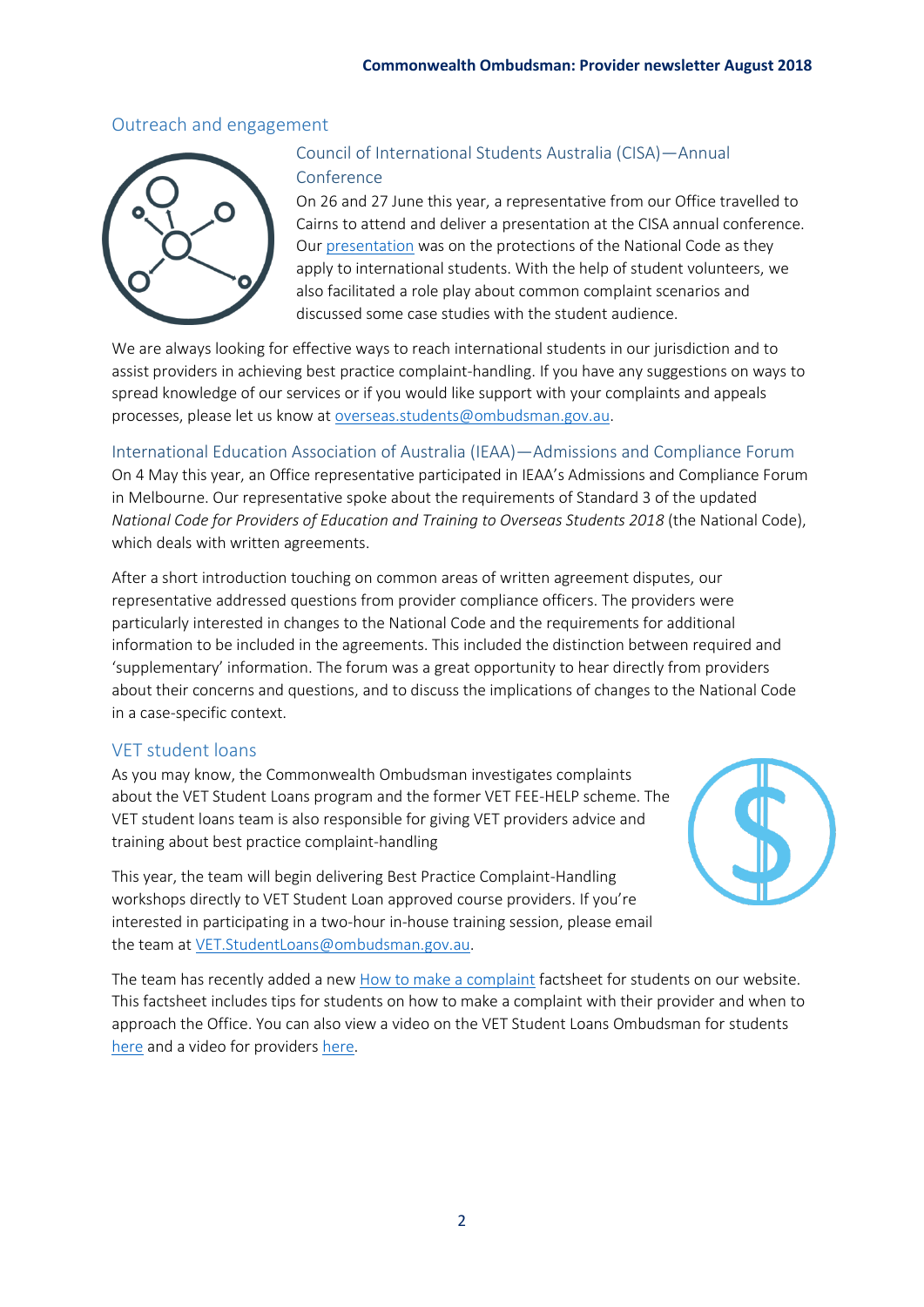

# National reporting standard: international student complaints

The Office is working with other international student complaint-handlers including state and territory ombudsmen to improve the availability of complaints data.

The project aims to create a national reporting standard which can be used to highlight trends and systemic issues raised by international student complaints, promote consistency of decision making and handling among complainthandlers, and provide information for providers and policymakers to improve the international student experience.

As with all our complaint reporting, provider and student information will be aggregated and deidentified to protect the privacy, anonymity and commercial interests of providers and students.

## Complaints about Grades and Assessment

The Office has seen an increase in the number of complaints from international students about the mark, grade, exam result or other measure of competency received after assessment by their providers.

Our first step in assessing such matters is to confirm with the student that their provider's formal process for complaints and appeals has been accessed and completed. If the student has not yet accessed or completed this process, we cannot investigate the complaint and refer the student to their provider. We advise the student that they may contact us after they



have completed their provider's internal process, if they are not satisfied with the outcome.

If a student has completed their provider's formal complaints and appeals process and they wish to make an external complaint, our Office may be able to investigate.

Our Office can consider external complaints about an academic assessment result awarded to an international student only from a procedural perspective. This means we can look at administrative policies and processes only, for example whether the provider:

- has a policy and procedure for assessing academic merit and competency and awarding academic assessment results
- has followed its academic assessment and award policy and procedures
- has reasonably responded to the student's formal complaint or appeal regarding their assessment.

We cannot make academic merit decisions, cannot assess competency and cannot alter grades. However, if we find that documented procedures have not been followed, we can recommend that the provider reconsiders the assessment.

We are producing a factsheet which will be available in the [student resources](http://www.ombudsman.gov.au/about/overseas-students/oso-publications#for_students) section of our website. You may find it useful to pass this information to students considering making an external appeal.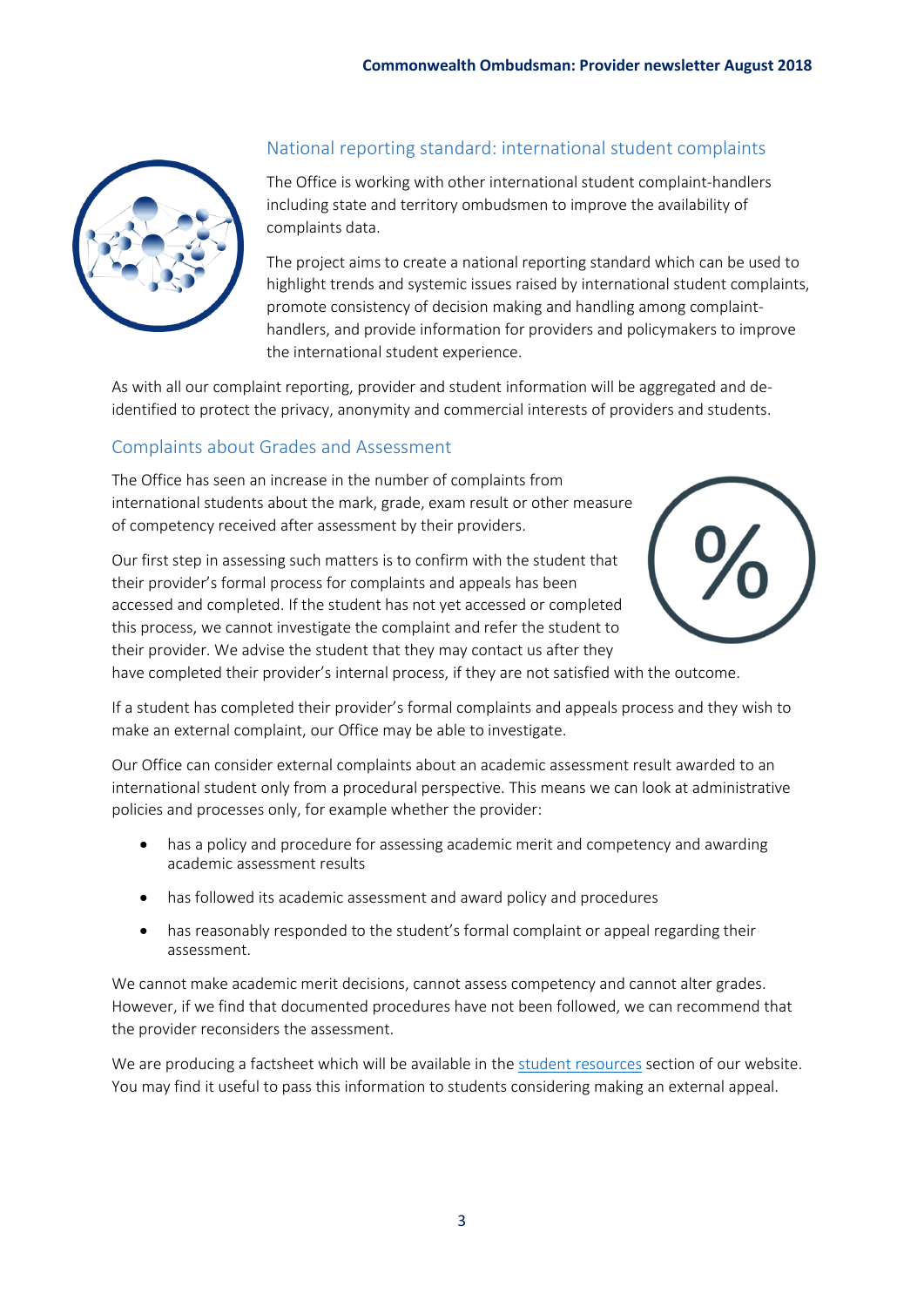# Recent enquiry from a provider: reporting unsatisfactory course progress

A provider contacted our Office to enquire about the requirement to wait before reporting a student for unsatisfactory course progress until after the outcome of the student's external appeal.

The provider was concerned that this process would be administratively difficult given the student was enrolled in a short course, and the appeal process may take longer to finalise than the course is scheduled to run.



Under Standard 8.14 of the National Code, providers may only report a student for unsatisfactory course progress after the internal and external appeals processes are completed, if the student has chosen to access those processes. If the internal or external appeal is resolved in support of the student, the provider must not report a student for unsatisfactory course progress.

A provider is not obliged to extend a student's enrolment during the appeals process. This means that if the student's enrolment expires, the provider may allow it to lapse and not create a new Confirmation of Enrolment.

To exert some control over the amount of time that a provider would need to wait before reporting a student, providers may include a clause in their complaints and appeals policy stating that once the internal appeal has been finalised and notified to the student, they have  $x$  days to lodge an external complaint with the Ombudsman (where  $x$  is an appropriate number of days—in our experience, providers give students 10–20 business days) and that the student must advise the provider as soon as an external complaint has been made.

These instructions would need to be repeated in the provider's communication advising the outcome of the student's internal appeal.

Investigations about course progress requirements are prioritised in our Office due to the potential impacts on a student's visa, hence if we investigate the complaint, providers should receive contact from our Office shortly afterwards.

If a student claims to have lodged a complaint with our Office and you have not heard from us, you may ask the student for evidence that he/she has made a complaint. The student will be able to request this from our Office.

For more information about overseas student visa requirements, you can refer to this [Factsheet](https://internationaleducation.gov.au/Regulatory-Information/Documents/National%20Code%202018%20Factsheets/Standard%208.pdf) published by the Department of Education and Training.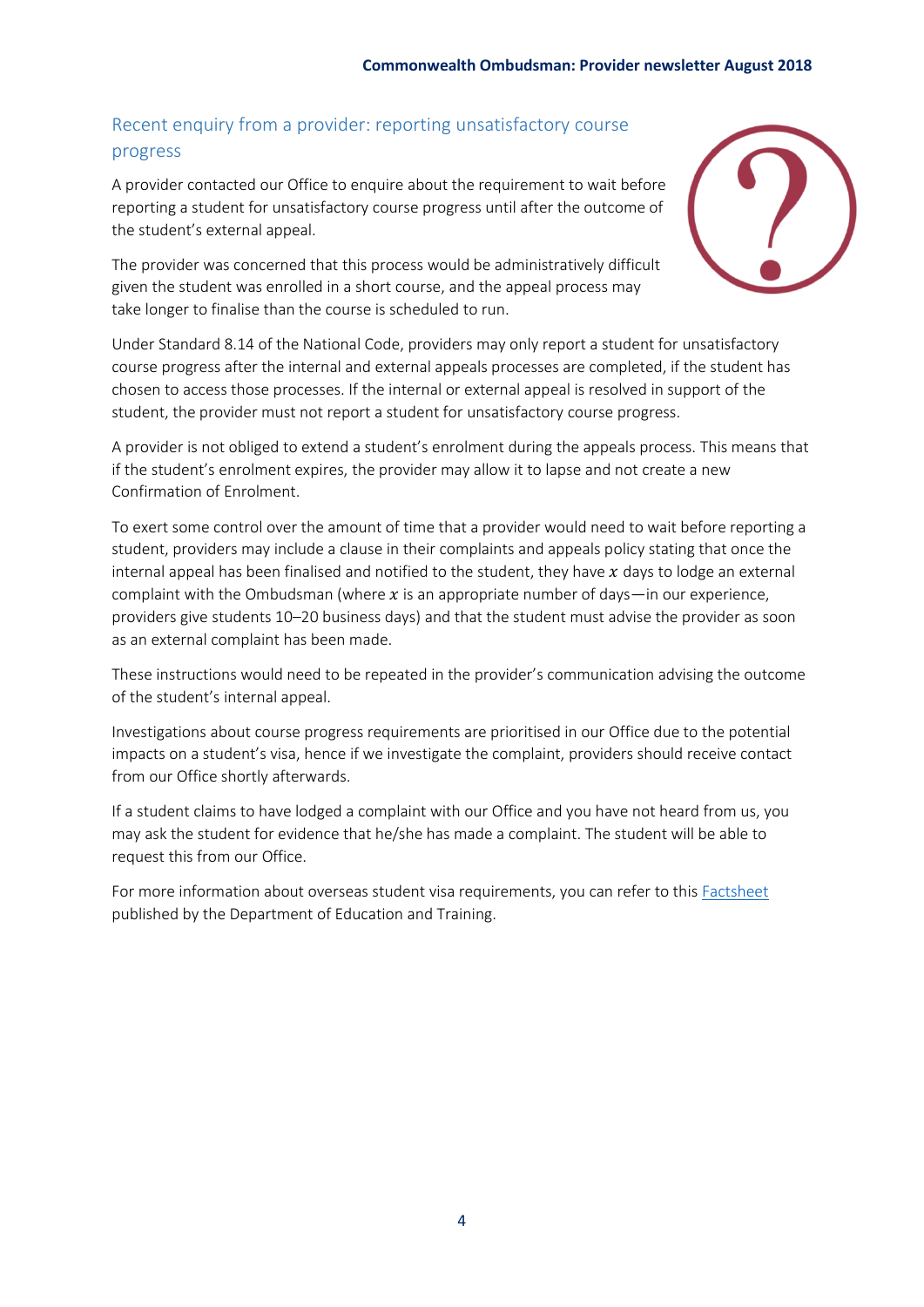## Case study—2017 letter of offer signed in 2018



 $Jie<sup>1</sup>$  was enrolled in a Bachelor's degree, which she was due to start in late February 2018. In early February her husband had an accident, so she decided to withdraw from her studies to help him in his rehabilitation.

Jie applied for a refund of her pre-paid tuition fees, but her education provider refused the refund, stating that she had not withdrawn from her studies within 28 days of her course commencement date, so she was ineligible. Jie appealed that decision under the provider's compassionate

and compelling circumstances exception, but her situation was not seen as sufficiently compelling.

Jie lodged a complaint with our Office. Our investigation officer considered the written agreement between Jie and her provider, her provider's refund policy and also examined her provider's decisions relating to the refund request.

The investigation officer noticed that the letter of offer was issued in November 2017, but that Jie had not signed her acceptance until mid-January 2018. The written agreement was therefore made in January 2018.

From 1 January 2018, an update to the National Code came into effect. Within this update were new requirements for written agreements. The letter of offer which was provided to Jie did not include new clauses which were required under the updated National Code.

S 47B of the *Education Services for Overseas Students Act 2000* (ESOS Act) states:

*A registered provider must enter into a written agreement with each overseas student or intending overseas student that:*

- *a) sets out the refund requirements that apply if the student defaults in relation to a course at a location*
- *b) meets the requirements (if any) set out in the national code.*

In addition, the letter of offer had included the statement "this offer expires 28 days from the date of issue". Jie had signed her acceptance 49 days after the letter of offer had been issued.

Our investigation officer determined that the letter of offer had expired at the time of Jie's signature, and the written agreement did not comply with the Standard 3 of the National Code 2018—and consequently was non-compliant with s 47B of the ESOS Act.

Where a written agreement between an education provider and an overseas student does not comply with the requirements of the National Code and the ESOS Act, a defaulting student must be refunded in accordance with s 47E of the ESOS Act and calculated pursuant to the *ESOS (Calculation of Refund) Specification 2014*. In Jie's case, that entailed a full refund of her pre-paid fees.

#### **Commentary**

**.** 

In the case above, the National Code 2018 had only just taken effect, and the provider has since updated its written agreement template. However we continue to see some providers working from policies (and templates) which have not been updated in years.

<sup>&</sup>lt;sup>1</sup> Name changed to protect privacy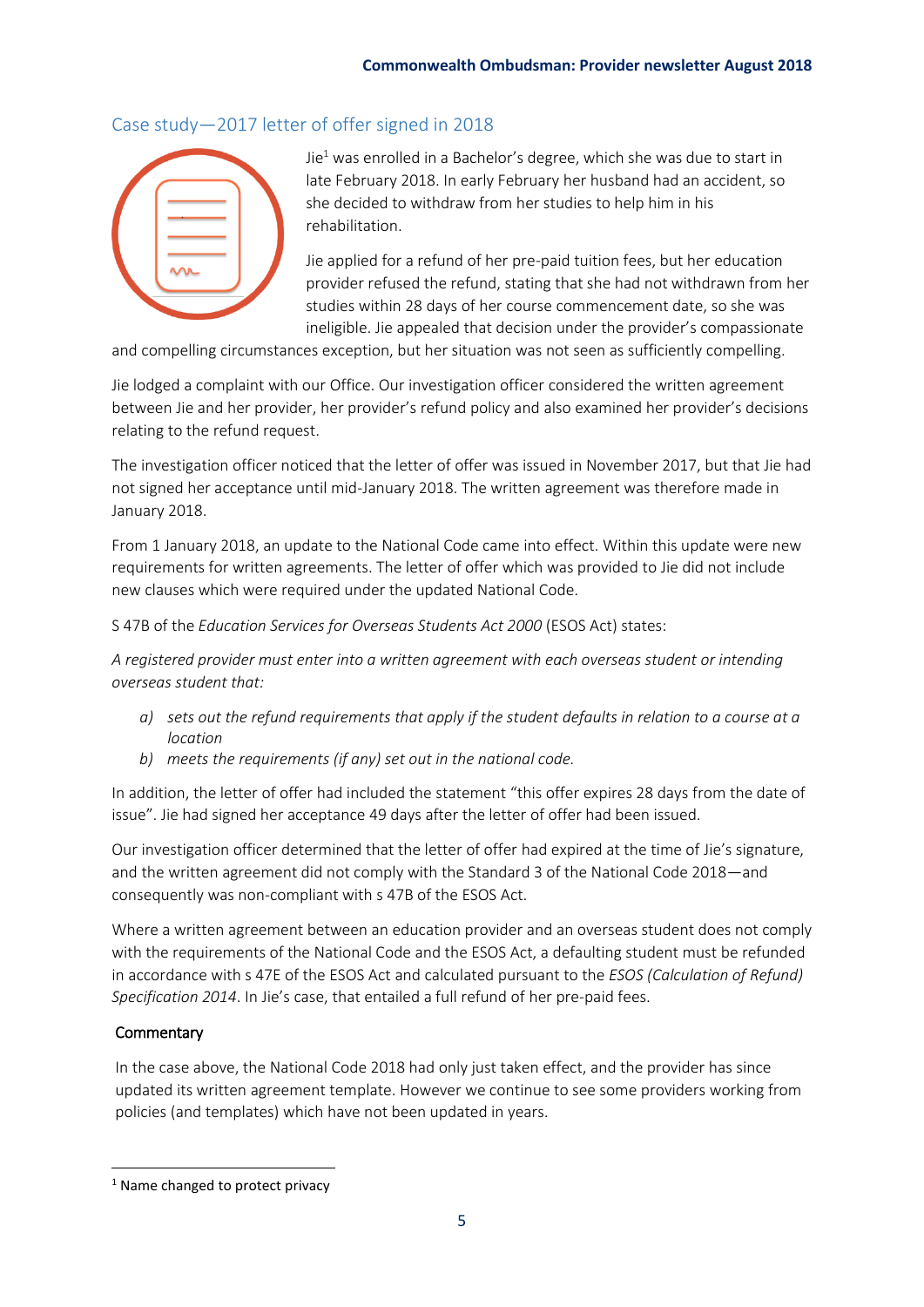Where we find that a provider's policies, procedures and agreements do not comply with the ESOS legislative framework, it would be unusual for us to resolve the complaint in support of the education provider. This can have a financial impact on the education provider.

It is in the interests of all parties for education providers to keep their policies, procedures and templates up-to-date.

Education providers should note that this commentary applies only to written agreements entered into after 1 January 2018. Written agreements entered into before 1 January 2018 do not need to be updated, unless there are other reasons to change the agreement.

For more information, you can refer to the [Factsheet on Written agreements](https://internationaleducation.gov.au/Regulatory-Information/Documents/National%20Code%202018%20Factsheets/Standard%203.pdf) published by the Department of Education and Training.